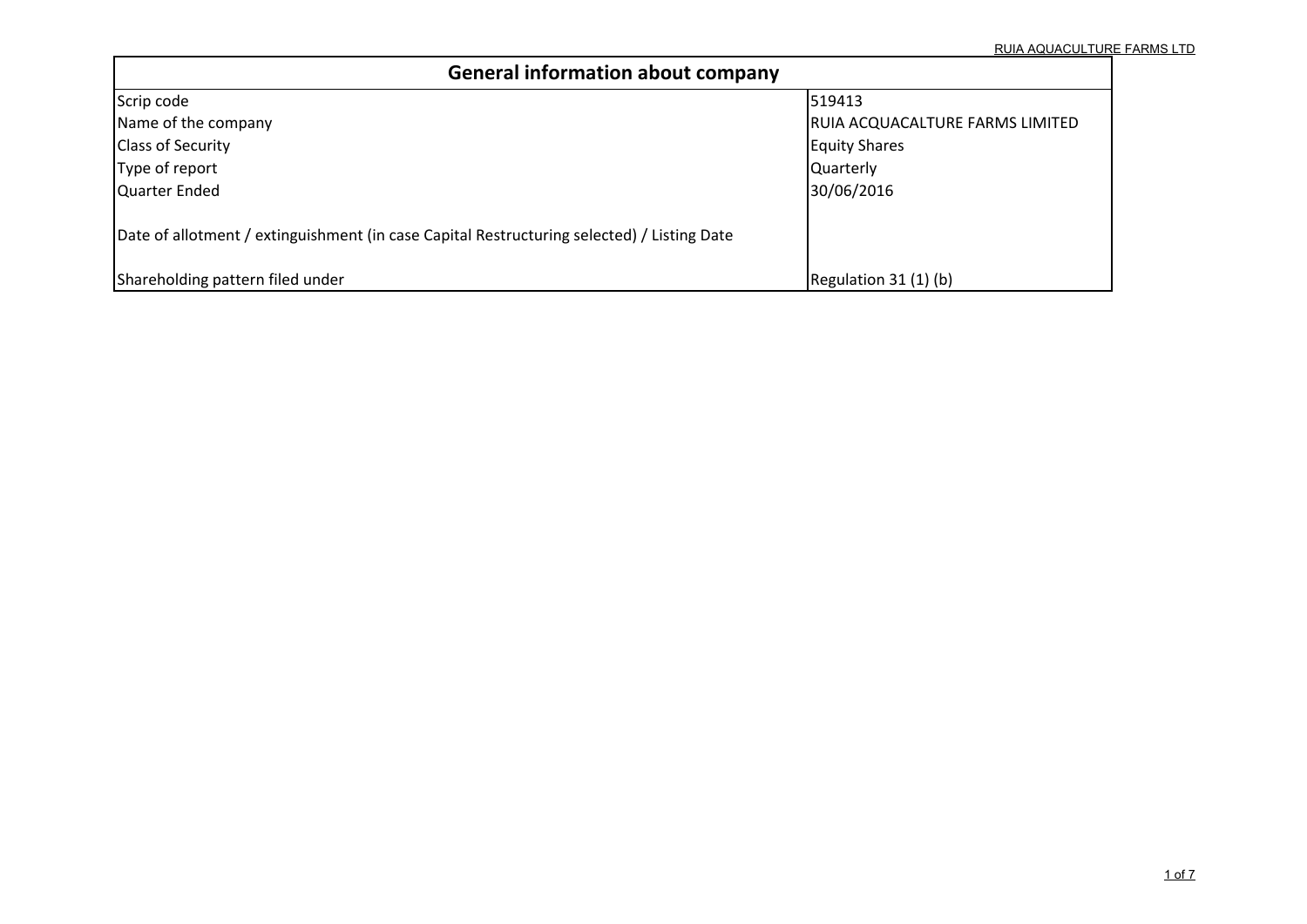| <b>Sr. No. Particular</b>                                                                | Yes/No         |
|------------------------------------------------------------------------------------------|----------------|
| 1 Whether the Listed Entity has issued any partly paid up shares?                        | l No           |
| 2 Whether the Listed Entity has issued any Convertible Securities ?                      | <b>No</b>      |
| 3 Whether the Listed Entity has issued any Warrants?                                     | <b>No</b>      |
| 4 Whether the Listed Entity has any shares against which depository receipts are issued? | <b>No</b>      |
| 5 Whether the Listed Entity has any shares in locked-in?                                 | <b>No</b>      |
| 6 Whether any shares held by promoters are pledge or otherwise encumbered?               | <b>No</b>      |
| 7 Whether company has equity shares with differential voting rights                      | N <sub>o</sub> |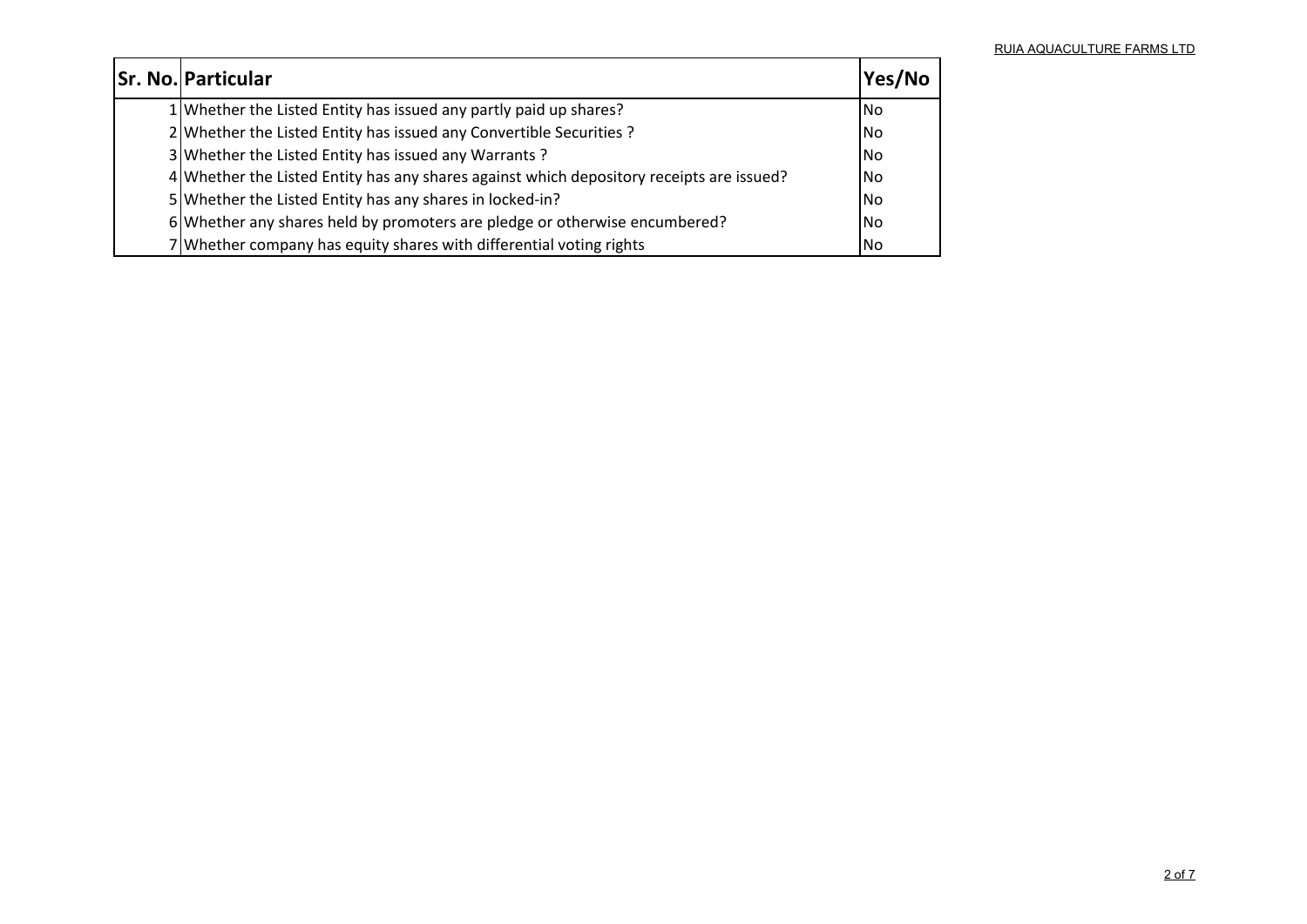### **Table I - Summary Statement holding of specified securities**

## RUIA AQUACULTURE FARMS LTD

| Category<br>(1)   | Category of<br>shareholder<br>(II)       | Nos. of<br>shareholders<br>(III) | No. of fully<br>shares held<br>(IV) | No. of Partly<br>paid up equity paid-up equity<br>shares held<br>(V) | No. of shares<br>underlying<br>Depository<br>Receipts<br>(VI) | held<br>$(VII) = (IV)+(V)+$<br>(VI) | Shareholding as a %<br>Total nos. shares of total no. of shares<br>(calculated as per<br><b>SCRR, 1957)</b><br>(VIII) |          |                                  | Number of Voting Rights held in each class<br>of securities<br>(IX) |                                 | No. of Shares<br>Underlying<br>Outstanding<br>convertible securities<br>(including Warrants) | Shareholding, as a %<br>assuming full<br>conversion of<br>convertible securities (<br>as a percentage of<br>diluted share capital) |                | Number of Locked in shares<br>(XII)          | Number of Shares pledged or<br>otherwise encumbered<br>(XIII) | Number of<br>equity shares<br>held in<br>dematerialized<br>form |          |
|-------------------|------------------------------------------|----------------------------------|-------------------------------------|----------------------------------------------------------------------|---------------------------------------------------------------|-------------------------------------|-----------------------------------------------------------------------------------------------------------------------|----------|----------------------------------|---------------------------------------------------------------------|---------------------------------|----------------------------------------------------------------------------------------------|------------------------------------------------------------------------------------------------------------------------------------|----------------|----------------------------------------------|---------------------------------------------------------------|-----------------------------------------------------------------|----------|
|                   |                                          |                                  |                                     |                                                                      |                                                               |                                     | As a % of (A+B+C2)                                                                                                    |          | <b>No of Voting Rights</b>       |                                                                     | Total as a<br>% of<br>$(A+B+C)$ | (X)                                                                                          | (XI)= (VII)+(X)<br>As a % of $(A+B+C2)$                                                                                            | No. (a)        | As a % of total<br><b>Shares held</b><br>(b) | No. (a)                                                       | As a % of total<br><b>Shares held</b><br>(b)                    | (XIV)    |
|                   |                                          |                                  |                                     |                                                                      |                                                               |                                     |                                                                                                                       |          | Class eg: X Class eg: y<br>Total |                                                                     |                                 |                                                                                              |                                                                                                                                    |                |                                              |                                                               |                                                                 |          |
| (A)               | Promoter &<br><b>Promoter Group</b>      | 6                                | 3139800                             | $\Omega$                                                             | $^{\circ}$                                                    | 3139800                             | 62.796                                                                                                                | 3139800  |                                  | 3139800                                                             | 62.796                          |                                                                                              | 62.796                                                                                                                             | $\overline{0}$ | $\Omega$                                     | $\mathbf 0$                                                   | $\mathbf{0}$                                                    | $\Omega$ |
| (B)               | Public                                   | 1263                             | 1860200                             | $\Omega$                                                             | $\Omega$                                                      | 1860200                             | 37.204                                                                                                                | 1860200  |                                  | 1860200                                                             | 37.204                          |                                                                                              | 37.204                                                                                                                             | $\mathbf{0}$   | $\Omega$                                     |                                                               | <b>NA</b>                                                       | 900      |
| (C )              | Non Promoter -<br><b>Non Public</b>      |                                  |                                     |                                                                      |                                                               |                                     |                                                                                                                       |          |                                  |                                                                     |                                 |                                                                                              |                                                                                                                                    |                |                                              |                                                               | <b>NA</b>                                                       |          |
| (C <sub>1</sub> ) | <b>Shares</b><br>underlying DRs          |                                  |                                     |                                                                      |                                                               |                                     | NA                                                                                                                    |          |                                  |                                                                     |                                 |                                                                                              |                                                                                                                                    |                |                                              |                                                               | <b>NA</b>                                                       |          |
| (C <sub>2</sub> ) | Shares held by<br><b>Employee Trusts</b> | $\mathbf 0$                      | $\Omega$                            | $\Omega$                                                             | $\mathbf{0}$                                                  | $\overline{0}$                      | $\mathbf 0$                                                                                                           | $\Omega$ |                                  | $\mathbf 0$                                                         | $\mathbf{0}$                    |                                                                                              | $\mathbf{0}$                                                                                                                       | $\mathbf{0}$   | #DIV/0!                                      | <b>NA</b>                                                     |                                                                 | $\Omega$ |
|                   | <b>Total</b>                             | 1269                             | 5000000                             | $\Omega$                                                             | $\mathbf{0}$                                                  | 5000000                             | 100                                                                                                                   | 5000000  | $\mathbf{0}$                     | 5000000                                                             | 100                             |                                                                                              | 100                                                                                                                                | $\Omega$       | $\Omega$                                     |                                                               |                                                                 |          |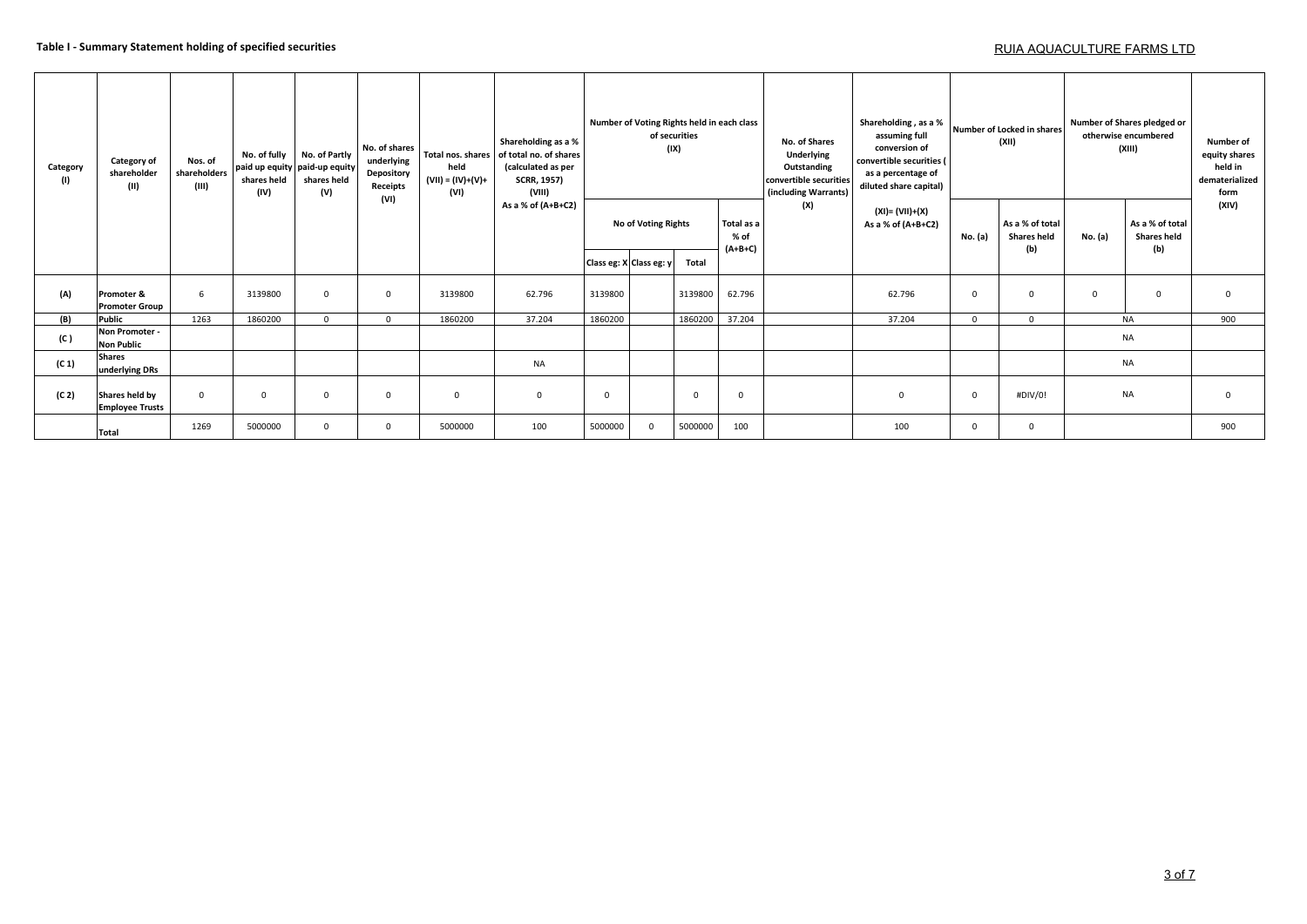|                | Category & Name of the<br>shareholders<br>(1)                                                                                                                                                                  | PAN<br>(II) | Nos. of<br>shareholders<br>(III) | No. of fully<br>paid up equity<br>shares held<br>(IV) | Partly paid-up<br>equity shares<br>held<br>(V) | No. of shares<br>underlying<br>Depository<br>Receipts<br>(VI) | Total nos. shares<br>held<br>$(VII) = (IV)+(V)+$<br>(VI) | Shareholding %<br>calculated as per<br><b>SCRR, 1957</b><br>As a % of (A+B+C2)<br>(VIII) | Class X | No of Voting Rights<br>Class Y | of securities<br>(IX)<br>Total | Number of Voting Rights held in each class<br>Total as a<br>% of Total<br>Voting<br>rights | No. of Shares<br>Underlying<br>Outstanding<br>convertible<br>securities (including<br><b>Warrants)</b><br>(X) | Shareholding, as a %<br>assuming full<br>conversion of<br>convertible securities<br>as a percentage of<br>diluted share capital)<br>(XI)= (VII)+(X)<br>As a % of (A+B+C2) | No. (a)  | Number of Locked in shares<br>(XII)<br>As a % of total<br><b>Shares held</b><br>(b) | No. (a)  | Number of Shares pledged or<br>otherwise encumbered<br>(XIII)<br>As a % of total<br><b>Shares held</b><br>(b) | Number of<br>equity shares<br>held in<br>dematerialized<br>form<br>(XIV) |
|----------------|----------------------------------------------------------------------------------------------------------------------------------------------------------------------------------------------------------------|-------------|----------------------------------|-------------------------------------------------------|------------------------------------------------|---------------------------------------------------------------|----------------------------------------------------------|------------------------------------------------------------------------------------------|---------|--------------------------------|--------------------------------|--------------------------------------------------------------------------------------------|---------------------------------------------------------------------------------------------------------------|---------------------------------------------------------------------------------------------------------------------------------------------------------------------------|----------|-------------------------------------------------------------------------------------|----------|---------------------------------------------------------------------------------------------------------------|--------------------------------------------------------------------------|
|                |                                                                                                                                                                                                                |             |                                  |                                                       |                                                |                                                               |                                                          |                                                                                          |         |                                |                                |                                                                                            |                                                                                                               |                                                                                                                                                                           |          |                                                                                     |          |                                                                                                               |                                                                          |
| $\mathbf{1}$   | Indian                                                                                                                                                                                                         |             |                                  |                                                       |                                                |                                                               |                                                          |                                                                                          |         |                                |                                |                                                                                            |                                                                                                               |                                                                                                                                                                           |          |                                                                                     |          |                                                                                                               |                                                                          |
| (a)            | Individuals / Hindu<br>Undivided Family                                                                                                                                                                        |             |                                  |                                                       |                                                |                                                               |                                                          |                                                                                          |         |                                |                                |                                                                                            |                                                                                                               |                                                                                                                                                                           |          |                                                                                     |          |                                                                                                               |                                                                          |
|                | SHARADADEVI RUIA                                                                                                                                                                                               |             |                                  | 784950                                                |                                                |                                                               | 784950                                                   | 15.69900000                                                                              | 784950  |                                | 784950                         | #######                                                                                    | $\Omega$                                                                                                      | 15.69900000                                                                                                                                                               |          |                                                                                     |          |                                                                                                               | $\Omega$                                                                 |
|                | PRADEEP RUIA                                                                                                                                                                                                   |             |                                  | 314850                                                |                                                |                                                               | 31485                                                    | 6.29700000                                                                               | 314850  |                                | 314850                         | ********                                                                                   |                                                                                                               | 6.2970000                                                                                                                                                                 |          |                                                                                     |          |                                                                                                               | $\mathbf 0$                                                              |
|                | <b>RENU RUIA</b>                                                                                                                                                                                               |             |                                  | 784950                                                |                                                |                                                               | 784950                                                   | 15.69900000                                                                              | 784950  |                                | 78495                          | ********                                                                                   | $\Omega$                                                                                                      | 15.69900000                                                                                                                                                               |          |                                                                                     |          |                                                                                                               | $\mathbf 0$                                                              |
|                | SUSHILA KAMAL RUIA                                                                                                                                                                                             |             |                                  | 568400                                                |                                                |                                                               | 568400                                                   | 11.36800000                                                                              | 568400  |                                | 568400                         | #######                                                                                    | $\Omega$                                                                                                      | 11.36800000                                                                                                                                                               |          |                                                                                     | $\Omega$ |                                                                                                               | $\pmb{0}$                                                                |
|                | KAMAL RUIA                                                                                                                                                                                                     |             |                                  | 216550                                                |                                                |                                                               | 216550                                                   | 4.33100000                                                                               | 216550  | $\Omega$                       | 216550                         | ********                                                                                   | $\Omega$                                                                                                      | 4.33100000                                                                                                                                                                |          |                                                                                     | $\Omega$ | $\Omega$                                                                                                      | $\mathbf 0$                                                              |
|                | <b>SARITA RUIA</b>                                                                                                                                                                                             |             |                                  | 470100                                                |                                                |                                                               | 470100                                                   | 9.40200000                                                                               | 470100  | $\Omega$                       | 470100                         | *********                                                                                  | $\Omega$                                                                                                      | 9.40200000                                                                                                                                                                | $\Omega$ |                                                                                     | $\Omega$ | $\Omega$                                                                                                      | $\mathbf{0}$                                                             |
| (b)            | Central Government /<br>State Government (s)                                                                                                                                                                   |             |                                  |                                                       |                                                |                                                               |                                                          |                                                                                          |         |                                |                                |                                                                                            |                                                                                                               |                                                                                                                                                                           |          |                                                                                     |          |                                                                                                               |                                                                          |
|                |                                                                                                                                                                                                                |             |                                  |                                                       |                                                |                                                               | $\Omega$                                                 |                                                                                          |         |                                |                                |                                                                                            | $\Omega$                                                                                                      |                                                                                                                                                                           |          |                                                                                     |          |                                                                                                               |                                                                          |
|                |                                                                                                                                                                                                                |             |                                  |                                                       |                                                |                                                               |                                                          |                                                                                          |         |                                |                                |                                                                                            |                                                                                                               |                                                                                                                                                                           |          |                                                                                     |          |                                                                                                               |                                                                          |
| (c)            | Financial Institutions /<br>Banks                                                                                                                                                                              |             |                                  |                                                       |                                                |                                                               |                                                          |                                                                                          |         |                                |                                |                                                                                            |                                                                                                               |                                                                                                                                                                           |          |                                                                                     |          |                                                                                                               |                                                                          |
|                |                                                                                                                                                                                                                |             |                                  |                                                       |                                                |                                                               |                                                          |                                                                                          |         |                                |                                |                                                                                            |                                                                                                               |                                                                                                                                                                           |          |                                                                                     |          |                                                                                                               |                                                                          |
| (d)            | Any other (specify)                                                                                                                                                                                            |             |                                  |                                                       |                                                |                                                               |                                                          |                                                                                          |         |                                |                                |                                                                                            |                                                                                                               |                                                                                                                                                                           |          |                                                                                     |          |                                                                                                               |                                                                          |
|                |                                                                                                                                                                                                                |             |                                  |                                                       |                                                |                                                               |                                                          |                                                                                          |         |                                |                                |                                                                                            |                                                                                                               |                                                                                                                                                                           |          |                                                                                     |          |                                                                                                               |                                                                          |
|                |                                                                                                                                                                                                                |             |                                  |                                                       |                                                |                                                               |                                                          |                                                                                          |         |                                |                                |                                                                                            |                                                                                                               |                                                                                                                                                                           |          |                                                                                     |          |                                                                                                               |                                                                          |
|                | Sub-Total (A)(1)                                                                                                                                                                                               |             |                                  | 3139800                                               |                                                |                                                               | 3139800                                                  | 62.79600000 3139800                                                                      |         |                                |                                | 3139800 ########                                                                           |                                                                                                               | 62.79600000                                                                                                                                                               |          |                                                                                     |          |                                                                                                               |                                                                          |
| $\overline{2}$ | Foreign                                                                                                                                                                                                        |             |                                  |                                                       |                                                |                                                               |                                                          |                                                                                          |         |                                |                                |                                                                                            |                                                                                                               |                                                                                                                                                                           |          |                                                                                     |          |                                                                                                               |                                                                          |
|                |                                                                                                                                                                                                                |             |                                  |                                                       |                                                |                                                               |                                                          |                                                                                          |         |                                |                                |                                                                                            |                                                                                                               |                                                                                                                                                                           |          |                                                                                     |          |                                                                                                               |                                                                          |
| (a)            | Individuals (Non-<br>Resident Individuals/<br>Foreign Individuals)                                                                                                                                             |             |                                  |                                                       |                                                |                                                               |                                                          |                                                                                          |         |                                |                                |                                                                                            |                                                                                                               |                                                                                                                                                                           |          |                                                                                     |          |                                                                                                               |                                                                          |
|                |                                                                                                                                                                                                                |             |                                  |                                                       |                                                |                                                               |                                                          |                                                                                          |         |                                |                                |                                                                                            | $\circ$                                                                                                       |                                                                                                                                                                           |          |                                                                                     |          |                                                                                                               |                                                                          |
| (b)            | Government                                                                                                                                                                                                     |             |                                  |                                                       |                                                |                                                               |                                                          |                                                                                          |         |                                |                                |                                                                                            |                                                                                                               |                                                                                                                                                                           |          |                                                                                     |          |                                                                                                               |                                                                          |
|                |                                                                                                                                                                                                                |             |                                  |                                                       |                                                |                                                               |                                                          |                                                                                          |         |                                |                                |                                                                                            |                                                                                                               |                                                                                                                                                                           |          |                                                                                     |          |                                                                                                               |                                                                          |
|                |                                                                                                                                                                                                                |             |                                  |                                                       |                                                |                                                               |                                                          |                                                                                          |         |                                |                                |                                                                                            |                                                                                                               |                                                                                                                                                                           |          |                                                                                     |          |                                                                                                               |                                                                          |
| (c)            | Institutions                                                                                                                                                                                                   |             |                                  |                                                       |                                                |                                                               |                                                          |                                                                                          |         |                                |                                |                                                                                            |                                                                                                               |                                                                                                                                                                           |          |                                                                                     |          |                                                                                                               |                                                                          |
|                |                                                                                                                                                                                                                |             |                                  |                                                       |                                                |                                                               |                                                          |                                                                                          |         |                                |                                |                                                                                            | $\Omega$                                                                                                      |                                                                                                                                                                           |          |                                                                                     |          |                                                                                                               |                                                                          |
| (d)            | Foreign Portfolio<br>nvestor                                                                                                                                                                                   |             |                                  |                                                       |                                                |                                                               |                                                          |                                                                                          |         |                                |                                |                                                                                            |                                                                                                               |                                                                                                                                                                           |          |                                                                                     |          |                                                                                                               |                                                                          |
|                |                                                                                                                                                                                                                |             |                                  |                                                       |                                                |                                                               |                                                          |                                                                                          |         |                                |                                |                                                                                            |                                                                                                               |                                                                                                                                                                           |          |                                                                                     |          |                                                                                                               |                                                                          |
|                |                                                                                                                                                                                                                |             |                                  |                                                       |                                                |                                                               |                                                          |                                                                                          |         |                                |                                |                                                                                            |                                                                                                               |                                                                                                                                                                           |          |                                                                                     |          |                                                                                                               |                                                                          |
| (e)            | Any other (specify)                                                                                                                                                                                            |             |                                  |                                                       |                                                |                                                               |                                                          |                                                                                          |         |                                |                                |                                                                                            |                                                                                                               |                                                                                                                                                                           |          |                                                                                     |          |                                                                                                               |                                                                          |
|                |                                                                                                                                                                                                                |             |                                  |                                                       |                                                |                                                               |                                                          |                                                                                          |         |                                |                                |                                                                                            | $\Omega$                                                                                                      |                                                                                                                                                                           |          |                                                                                     |          |                                                                                                               |                                                                          |
|                | Sub Total (A) (2)                                                                                                                                                                                              |             |                                  |                                                       |                                                |                                                               |                                                          | 0.00000000                                                                               |         |                                |                                | $0$ ########                                                                               |                                                                                                               | 0.00000000                                                                                                                                                                |          |                                                                                     |          |                                                                                                               |                                                                          |
|                |                                                                                                                                                                                                                |             |                                  |                                                       |                                                |                                                               |                                                          |                                                                                          |         |                                |                                |                                                                                            |                                                                                                               |                                                                                                                                                                           |          |                                                                                     |          |                                                                                                               |                                                                          |
|                | <b>Total Shareholding of</b><br><b>Promoter and Promoter</b><br>Group<br>$(A)=(A)(1)+(A)(2)$                                                                                                                   |             |                                  | 3139800                                               |                                                |                                                               | 3139800                                                  | 62.79600000                                                                              | 3139800 |                                |                                | 3139800 ########                                                                           |                                                                                                               | 62.79600000                                                                                                                                                               |          |                                                                                     |          |                                                                                                               |                                                                          |
|                |                                                                                                                                                                                                                |             |                                  |                                                       |                                                |                                                               |                                                          |                                                                                          |         |                                |                                |                                                                                            |                                                                                                               |                                                                                                                                                                           |          |                                                                                     |          |                                                                                                               |                                                                          |
|                | Details of Shares which remain unclaimed may be given hear along with details such as number of shareholders, outstanding shares held in demat/unclaimed suspense account, voting rights which are frozen etc. |             |                                  |                                                       |                                                |                                                               |                                                          |                                                                                          |         |                                |                                |                                                                                            |                                                                                                               |                                                                                                                                                                           |          |                                                                                     |          |                                                                                                               |                                                                          |
| Note:          | (1) PAN would not be displayed on website of Stock Exchange(s).                                                                                                                                                |             |                                  |                                                       |                                                |                                                               |                                                          |                                                                                          |         |                                |                                |                                                                                            |                                                                                                               |                                                                                                                                                                           |          |                                                                                     |          |                                                                                                               |                                                                          |

(1) PAN would not be displayed on website of Stock Exchange(s).<br>(2) The term "Encumbrance" has the same meaning as assigned under regulation 28(3) of SEBI (Substantial Acquisition of Shares and Takeovers) Regulations, 2011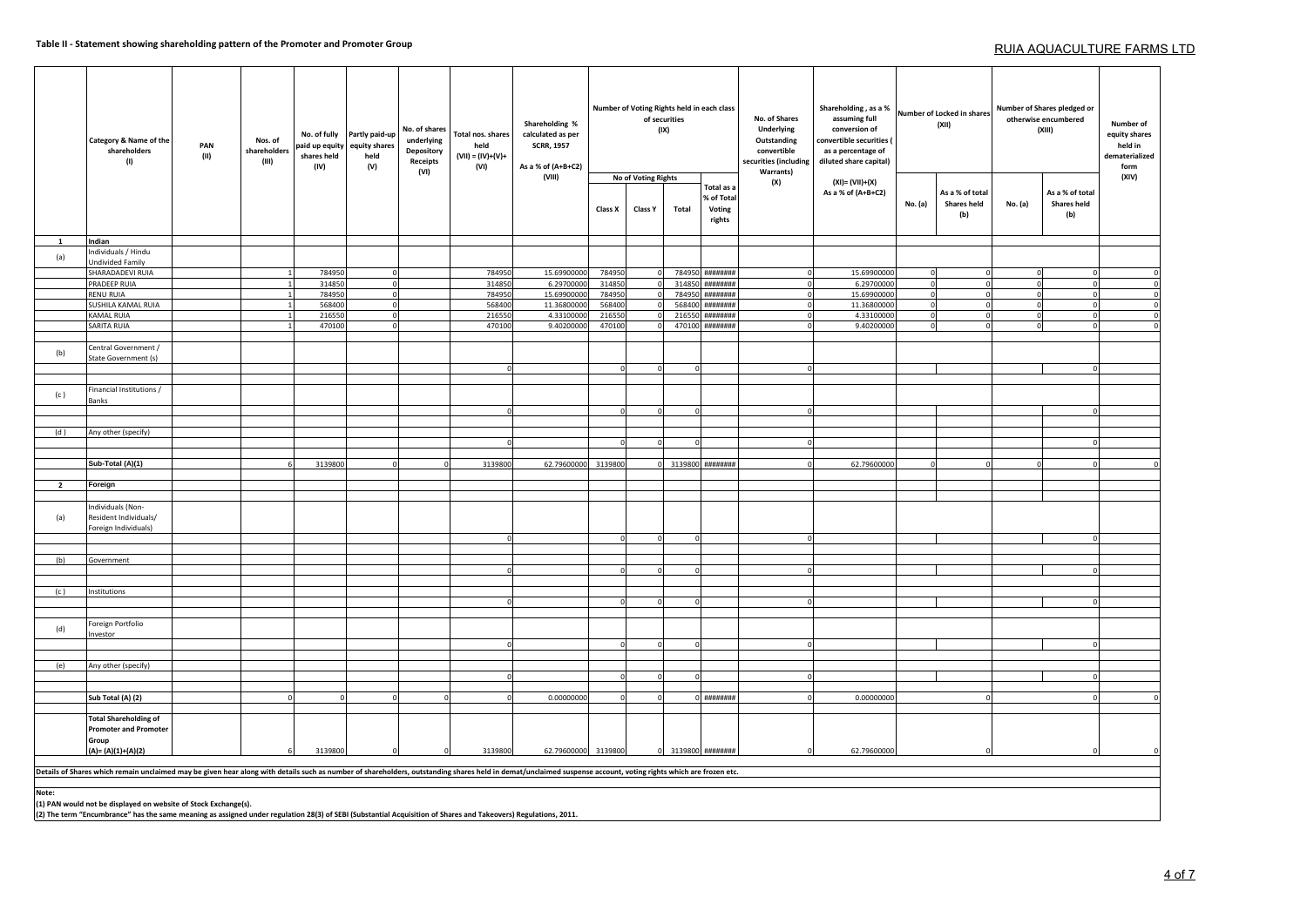### **Table III - Statement showing shareholding pattern of the Public shareholder**

# RUIA AQUACULTURE FARMS LTD

|  |                         | Category & Name of the<br>shareholders<br>(1)      | PAN<br>(II) | Nos. of<br>shareholders<br>(III) | No. of fully<br>paid up equity<br>shares held<br>(IV) | Partly paid-up<br>equity shares<br>held<br>(V) | No. of shares<br>underlying<br>Depository<br>Receipts<br>(VI) | Total nos. shares<br>held<br>$(VII) = (IV)+(V)+$<br>(VI) | Shareholding %<br>calculated as per<br><b>SCRR, 1957</b><br>As a % of (A+B+C2) |          | Number of Voting Rights held in each class<br>of securities | (IX)   |                                                         | No. of Shares<br>Underlying<br>Outstanding<br>convertible<br>securities (including<br><b>Warrants)</b> | <b>Total Shareholding, as</b><br>a % assuming full<br>conversion of<br>convertible securities (<br>as a percentage of<br>diluted share capital) |          | Number of Locked in<br>shares<br>(XII) |                             | Number of Shares pledged or<br>otherwise encumbered<br>(XIII)       | Number of<br>equity shares<br>held in<br>dematerialized<br>form |
|--|-------------------------|----------------------------------------------------|-------------|----------------------------------|-------------------------------------------------------|------------------------------------------------|---------------------------------------------------------------|----------------------------------------------------------|--------------------------------------------------------------------------------|----------|-------------------------------------------------------------|--------|---------------------------------------------------------|--------------------------------------------------------------------------------------------------------|-------------------------------------------------------------------------------------------------------------------------------------------------|----------|----------------------------------------|-----------------------------|---------------------------------------------------------------------|-----------------------------------------------------------------|
|  |                         |                                                    |             |                                  |                                                       |                                                |                                                               |                                                          | (VIII)                                                                         | Class X  | No of Voting Rights<br>Class Y                              | Total  | Total as a<br>$%$ of<br>Total<br>Voting<br>rights       | (X)                                                                                                    | (XI)                                                                                                                                            | No.      | As a % of total<br><b>Shares held</b>  | No. (Not<br>applicable) (a) | As a % of total<br><b>Shares held</b><br>(Not<br>applicable)<br>(b) | (XIV)                                                           |
|  | 1                       | <b>Institutions</b>                                |             |                                  |                                                       |                                                |                                                               |                                                          |                                                                                |          |                                                             |        |                                                         |                                                                                                        |                                                                                                                                                 |          |                                        |                             | <b>NA</b>                                                           |                                                                 |
|  | (a)                     | <b>Mutual Funds</b>                                |             |                                  | 238700                                                | $\Omega$                                       |                                                               | 238700                                                   | 4.774                                                                          | 238700   |                                                             | 238700 | 4.774                                                   |                                                                                                        | 4.774                                                                                                                                           |          |                                        |                             | <b>NA</b>                                                           | $\mathbf{0}$                                                    |
|  |                         | SOUTHERN INDIA<br><b>DEPOSITORY</b>                |             |                                  | 238700                                                |                                                |                                                               | 238700                                                   | 4.77400000                                                                     | 238700   |                                                             | 238700 | ########                                                |                                                                                                        | 4.77400000                                                                                                                                      |          |                                        |                             | <b>NA</b>                                                           | $\mathcal{C}$                                                   |
|  |                         |                                                    |             |                                  |                                                       |                                                |                                                               |                                                          |                                                                                |          |                                                             |        |                                                         |                                                                                                        |                                                                                                                                                 |          |                                        |                             | <b>NA</b>                                                           |                                                                 |
|  | (b)                     | Venture Capital Funds                              |             |                                  |                                                       |                                                |                                                               | $\Omega$                                                 |                                                                                | $\Omega$ |                                                             |        |                                                         | $\Omega$                                                                                               |                                                                                                                                                 |          |                                        |                             | <b>NA</b>                                                           |                                                                 |
|  |                         |                                                    |             |                                  |                                                       |                                                |                                                               |                                                          |                                                                                |          |                                                             |        |                                                         | $\Omega$                                                                                               |                                                                                                                                                 |          |                                        |                             | <b>NA</b>                                                           |                                                                 |
|  |                         |                                                    |             |                                  |                                                       |                                                |                                                               |                                                          |                                                                                |          |                                                             |        |                                                         |                                                                                                        |                                                                                                                                                 |          |                                        |                             | <b>NA</b>                                                           |                                                                 |
|  | (c)                     | Alternate Investment<br>Funds                      |             |                                  |                                                       |                                                |                                                               |                                                          |                                                                                |          |                                                             |        |                                                         | $\Omega$                                                                                               |                                                                                                                                                 |          |                                        |                             | <b>NA</b>                                                           |                                                                 |
|  |                         |                                                    |             |                                  |                                                       |                                                |                                                               |                                                          |                                                                                | $\Omega$ |                                                             |        |                                                         | $\Omega$                                                                                               |                                                                                                                                                 |          |                                        |                             | <b>NA</b>                                                           |                                                                 |
|  |                         |                                                    |             |                                  |                                                       |                                                |                                                               |                                                          |                                                                                |          |                                                             |        |                                                         |                                                                                                        |                                                                                                                                                 |          |                                        |                             | <b>NA</b>                                                           |                                                                 |
|  | (d)                     | Foreign Venture Capital                            |             |                                  |                                                       |                                                |                                                               |                                                          |                                                                                |          |                                                             |        |                                                         |                                                                                                        |                                                                                                                                                 |          |                                        |                             | <b>NA</b>                                                           |                                                                 |
|  |                         | Investors                                          |             |                                  |                                                       |                                                |                                                               |                                                          | 0.00000000                                                                     |          |                                                             |        | *********                                               |                                                                                                        | 0.00000000                                                                                                                                      |          |                                        |                             |                                                                     |                                                                 |
|  |                         |                                                    |             |                                  |                                                       |                                                |                                                               |                                                          |                                                                                | $\Omega$ |                                                             |        |                                                         | $\Omega$                                                                                               |                                                                                                                                                 |          |                                        |                             | <b>NA</b>                                                           |                                                                 |
|  |                         |                                                    |             |                                  |                                                       |                                                |                                                               |                                                          |                                                                                |          |                                                             |        |                                                         |                                                                                                        |                                                                                                                                                 |          |                                        |                             | <b>NA</b>                                                           |                                                                 |
|  | (e)                     |                                                    |             |                                  |                                                       |                                                |                                                               |                                                          |                                                                                |          |                                                             |        |                                                         |                                                                                                        |                                                                                                                                                 |          |                                        |                             | <b>NA</b>                                                           |                                                                 |
|  |                         | Foreign Portfolio Investors                        |             |                                  |                                                       |                                                |                                                               |                                                          | 0.00000000                                                                     |          |                                                             |        | ########                                                |                                                                                                        | 0.00000000                                                                                                                                      |          |                                        |                             |                                                                     |                                                                 |
|  |                         |                                                    |             |                                  |                                                       |                                                |                                                               |                                                          |                                                                                | $\Omega$ |                                                             |        |                                                         | $\Omega$                                                                                               |                                                                                                                                                 |          |                                        |                             | <b>NA</b>                                                           |                                                                 |
|  |                         |                                                    |             |                                  |                                                       |                                                |                                                               |                                                          |                                                                                |          |                                                             |        |                                                         |                                                                                                        |                                                                                                                                                 |          |                                        |                             | <b>NA</b>                                                           |                                                                 |
|  | (f)                     | Financial Institutions/                            |             |                                  |                                                       |                                                |                                                               | 400                                                      |                                                                                | 400      |                                                             | 400    |                                                         |                                                                                                        |                                                                                                                                                 |          |                                        |                             | NA                                                                  |                                                                 |
|  |                         | Banks                                              |             |                                  | 400                                                   |                                                |                                                               |                                                          | 0.00800000                                                                     |          |                                                             |        | ********                                                |                                                                                                        | 0.00800000                                                                                                                                      |          |                                        |                             |                                                                     |                                                                 |
|  |                         |                                                    |             |                                  |                                                       |                                                |                                                               |                                                          |                                                                                |          |                                                             |        |                                                         |                                                                                                        |                                                                                                                                                 |          |                                        |                             |                                                                     |                                                                 |
|  |                         |                                                    |             |                                  |                                                       |                                                |                                                               |                                                          |                                                                                |          |                                                             |        |                                                         |                                                                                                        |                                                                                                                                                 |          |                                        |                             | <b>NA</b>                                                           |                                                                 |
|  | (g)                     | <b>Insurance Companies</b>                         |             |                                  |                                                       | $\Omega$                                       |                                                               |                                                          | 0.00000000                                                                     | $\Omega$ |                                                             |        | $0$ $\mu$ <i><b>H</b></i> $\mu$ $\mu$ $\mu$ $\mu$ $\mu$ | $\Omega$                                                                                               | 0.00000000                                                                                                                                      | $\Omega$ |                                        |                             | <b>NA</b>                                                           |                                                                 |
|  |                         |                                                    |             |                                  |                                                       |                                                |                                                               |                                                          |                                                                                |          |                                                             |        |                                                         | $\Omega$                                                                                               |                                                                                                                                                 |          |                                        |                             | <b>NA</b>                                                           |                                                                 |
|  |                         |                                                    |             |                                  |                                                       |                                                |                                                               |                                                          |                                                                                |          |                                                             |        |                                                         |                                                                                                        |                                                                                                                                                 |          |                                        |                             | <b>NA</b>                                                           |                                                                 |
|  | (h)                     | Provident Funds/ Pension<br>Funds                  |             |                                  |                                                       |                                                |                                                               |                                                          |                                                                                |          |                                                             |        |                                                         |                                                                                                        |                                                                                                                                                 |          |                                        |                             | <b>NA</b>                                                           |                                                                 |
|  |                         |                                                    |             |                                  |                                                       |                                                |                                                               |                                                          |                                                                                | $\Omega$ |                                                             |        |                                                         | $\Omega$                                                                                               |                                                                                                                                                 |          |                                        |                             | <b>NA</b>                                                           |                                                                 |
|  |                         |                                                    |             |                                  |                                                       |                                                |                                                               |                                                          |                                                                                |          |                                                             |        |                                                         |                                                                                                        |                                                                                                                                                 |          |                                        |                             | <b>NA</b>                                                           |                                                                 |
|  | (i)                     | Any Other (specify)                                |             |                                  |                                                       |                                                |                                                               |                                                          |                                                                                |          |                                                             |        |                                                         | $\Omega$                                                                                               |                                                                                                                                                 |          |                                        |                             | <b>NA</b>                                                           |                                                                 |
|  |                         |                                                    |             |                                  |                                                       |                                                |                                                               |                                                          |                                                                                |          |                                                             |        |                                                         | $\Omega$                                                                                               |                                                                                                                                                 |          |                                        |                             | <b>NA</b>                                                           |                                                                 |
|  |                         |                                                    |             |                                  |                                                       |                                                |                                                               |                                                          |                                                                                |          |                                                             |        |                                                         |                                                                                                        |                                                                                                                                                 |          |                                        |                             | <b>NA</b>                                                           |                                                                 |
|  |                         | Sub Total (B) (1)                                  |             |                                  | 239100                                                |                                                |                                                               | 239100                                                   | 4.78200000                                                                     | 239100   |                                                             |        | 239100 ########                                         | $\Omega$                                                                                               | 4.78200000                                                                                                                                      | 0        |                                        |                             | <b>NA</b>                                                           |                                                                 |
|  |                         |                                                    |             |                                  |                                                       |                                                |                                                               |                                                          |                                                                                |          |                                                             |        |                                                         |                                                                                                        |                                                                                                                                                 |          |                                        |                             | <b>NA</b>                                                           |                                                                 |
|  |                         | Central Government/                                |             |                                  |                                                       |                                                |                                                               |                                                          |                                                                                |          |                                                             |        |                                                         |                                                                                                        |                                                                                                                                                 |          |                                        |                             |                                                                     |                                                                 |
|  | $\overline{2}$          | <b>State Government(s)/</b>                        |             |                                  |                                                       |                                                |                                                               |                                                          |                                                                                |          |                                                             |        |                                                         |                                                                                                        |                                                                                                                                                 |          |                                        |                             | NA                                                                  |                                                                 |
|  |                         | President of India                                 |             |                                  |                                                       |                                                |                                                               |                                                          | 0.00000000                                                                     |          |                                                             |        | *********                                               |                                                                                                        | 0.00000000                                                                                                                                      |          |                                        |                             |                                                                     |                                                                 |
|  |                         |                                                    |             |                                  |                                                       |                                                |                                                               |                                                          |                                                                                | $\Omega$ |                                                             |        |                                                         | $\Omega$                                                                                               |                                                                                                                                                 |          |                                        |                             | <b>NA</b>                                                           |                                                                 |
|  |                         |                                                    |             |                                  |                                                       |                                                |                                                               |                                                          |                                                                                |          |                                                             |        |                                                         |                                                                                                        |                                                                                                                                                 |          |                                        |                             | <b>NA</b>                                                           |                                                                 |
|  |                         | Sub Total (B) (2)                                  |             |                                  |                                                       | $\Omega$                                       |                                                               |                                                          | 0.00000000                                                                     | $\Omega$ |                                                             |        | 0 ########                                              | $\Omega$                                                                                               | 0.00000000                                                                                                                                      | $\Omega$ |                                        |                             | <b>NA</b>                                                           |                                                                 |
|  |                         |                                                    |             |                                  |                                                       |                                                |                                                               |                                                          |                                                                                |          |                                                             |        |                                                         |                                                                                                        |                                                                                                                                                 |          |                                        |                             | <b>NA</b>                                                           |                                                                 |
|  | $\overline{\mathbf{3}}$ | <b>Non-institutions</b>                            |             |                                  |                                                       |                                                |                                                               |                                                          |                                                                                |          |                                                             |        |                                                         |                                                                                                        |                                                                                                                                                 |          |                                        |                             | <b>NA</b>                                                           |                                                                 |
|  | (a)                     | Individuals                                        |             |                                  |                                                       |                                                |                                                               |                                                          |                                                                                |          |                                                             |        |                                                         |                                                                                                        |                                                                                                                                                 |          |                                        |                             | <b>NA</b>                                                           |                                                                 |
|  |                         |                                                    |             |                                  |                                                       |                                                |                                                               |                                                          |                                                                                |          |                                                             |        |                                                         |                                                                                                        |                                                                                                                                                 |          |                                        |                             |                                                                     |                                                                 |
|  |                         | . Individual shareholders<br>holding nominal share |             |                                  |                                                       |                                                |                                                               |                                                          |                                                                                |          |                                                             |        |                                                         |                                                                                                        |                                                                                                                                                 |          |                                        |                             |                                                                     |                                                                 |
|  |                         | capital up to Rs. 2 lakhs.                         |             | 1237                             | 679500                                                |                                                |                                                               | 679500                                                   | 13.59000000                                                                    | 679500   |                                                             |        | 679500 ########                                         | $\Omega$                                                                                               | 13.59000000                                                                                                                                     |          |                                        |                             | <b>NA</b>                                                           | 900                                                             |
|  |                         |                                                    |             |                                  |                                                       |                                                |                                                               |                                                          |                                                                                |          |                                                             |        |                                                         |                                                                                                        |                                                                                                                                                 |          |                                        |                             |                                                                     |                                                                 |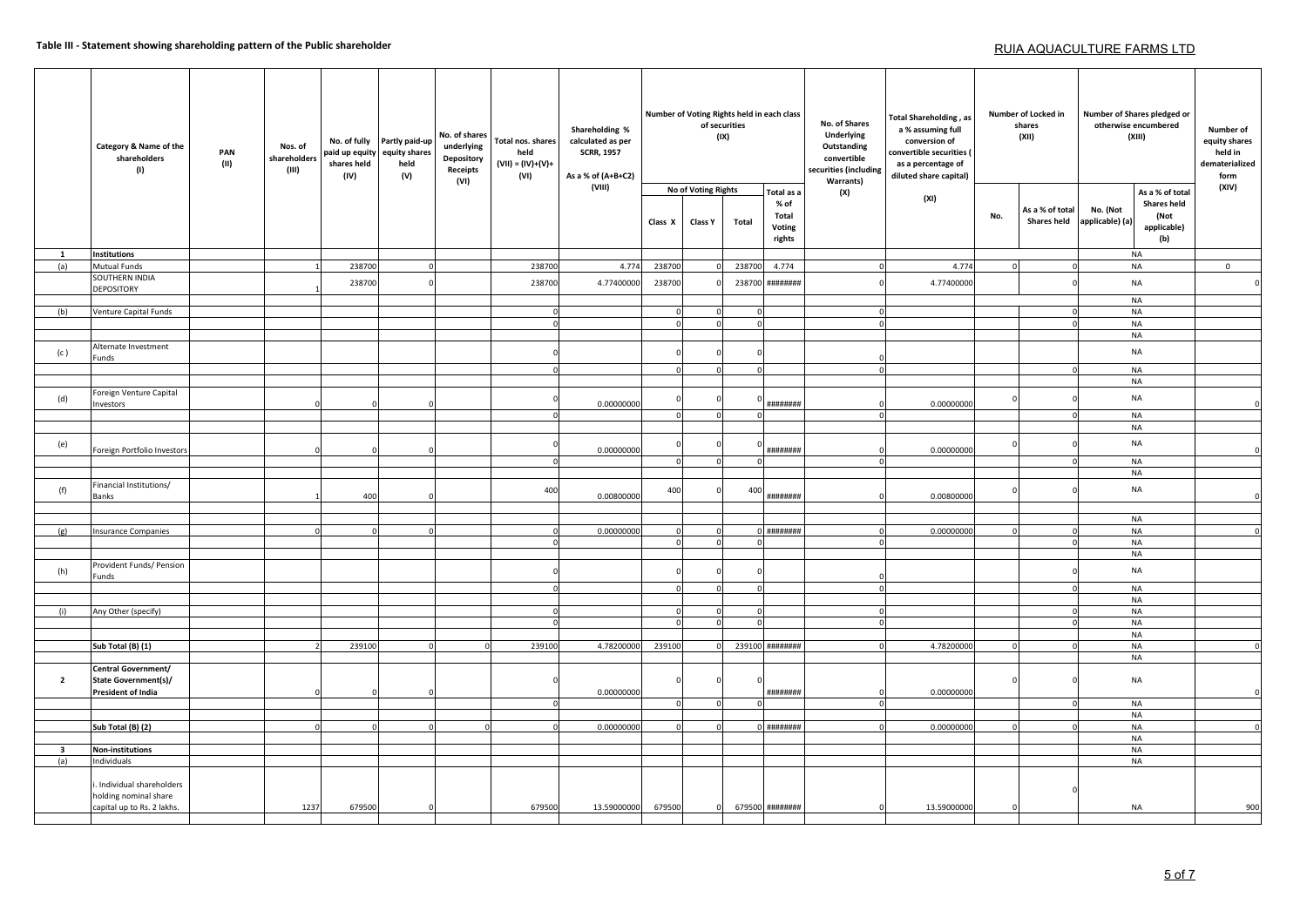|       | . Individual shareholders                                                                                                                                                                                      |      |         |          |          |                     |             |              |                   |          |                              |  |                            |     |
|-------|----------------------------------------------------------------------------------------------------------------------------------------------------------------------------------------------------------------|------|---------|----------|----------|---------------------|-------------|--------------|-------------------|----------|------------------------------|--|----------------------------|-----|
|       | holding nominal share                                                                                                                                                                                          |      |         |          |          |                     |             |              |                   |          |                              |  | RUIA AQUACULTURE FARMS LTD |     |
|       | capital in excess of Rs. 2                                                                                                                                                                                     |      |         |          |          |                     |             |              |                   |          |                              |  |                            |     |
|       | akhs.                                                                                                                                                                                                          |      | 723000  |          | 723000   | 14.46000000         | 723000      | 723000       | ********          |          | 14.46000000                  |  | <b>NA</b>                  |     |
|       | RAJKUMAR S SINGH                                                                                                                                                                                               |      | 75000   |          | 75000    | 1.50000000          | 75000       | 75000        | ********          |          | 1.50000000                   |  | NA                         |     |
|       | HEMENDRA KOTHARI                                                                                                                                                                                               |      | 75000   | $\Omega$ | 75000    | 1.50000000          | 75000       | 75000        |                   | ******** | 1.50000000<br>$\Omega$       |  | NA                         |     |
|       | <b>TEJAL KOTHARI</b>                                                                                                                                                                                           |      | 70000   | $\Omega$ | 70000    | 1.40000000          | 70000       | 70000        | ********          |          | 1.40000000<br>$\Omega$       |  | <b>NA</b>                  |     |
|       | RAVI AGARWAL                                                                                                                                                                                                   |      | 76000   | $\Omega$ | 76000    | 1.52000000          | 76000       | 76000        | ********          |          | 1.52000000                   |  | NA                         |     |
|       | <b>GEETA AGARWAL</b>                                                                                                                                                                                           |      | 67000   | $\Omega$ | 67000    | 1.34000000          | 67000       | $\Omega$     | 67000             | ******** | 1.34000000                   |  | <b>NA</b>                  |     |
|       | MATADIN SHIVPRASAD                                                                                                                                                                                             |      |         |          |          |                     |             |              |                   |          |                              |  |                            |     |
|       | NODI                                                                                                                                                                                                           |      | 99000   |          | 99000    | 1.98000000          | 99000       |              | ********<br>99000 |          | 1.9800000                    |  | NA                         |     |
|       |                                                                                                                                                                                                                |      |         |          |          |                     |             |              |                   |          |                              |  |                            |     |
|       | RAJESH MATADIN MODI                                                                                                                                                                                            |      | 188000  |          | 188000   | 3.76000000          | 188000      |              | 188000 ########   |          | 3.76000000                   |  | <b>NA</b>                  |     |
|       |                                                                                                                                                                                                                |      |         |          |          |                     |             |              |                   |          |                              |  |                            |     |
|       |                                                                                                                                                                                                                |      |         |          |          |                     |             |              |                   |          |                              |  | <b>NA</b>                  |     |
|       |                                                                                                                                                                                                                |      |         |          |          |                     |             |              |                   |          |                              |  |                            |     |
| (b)   | NBFCs registered with RBI                                                                                                                                                                                      |      |         |          |          |                     |             |              |                   |          |                              |  | $\sf NA$                   |     |
|       |                                                                                                                                                                                                                |      |         |          |          |                     |             |              |                   |          |                              |  | <b>NA</b>                  |     |
|       |                                                                                                                                                                                                                |      |         |          |          |                     |             |              |                   |          |                              |  | <b>NA</b>                  |     |
| (c)   | Employee Trusts                                                                                                                                                                                                |      |         |          |          |                     |             |              |                   |          |                              |  | <b>NA</b>                  |     |
|       |                                                                                                                                                                                                                |      |         |          |          |                     |             |              |                   |          | $\Omega$                     |  | <b>NA</b>                  |     |
|       |                                                                                                                                                                                                                |      |         |          |          |                     |             |              |                   |          |                              |  | NA                         |     |
|       | Overseas Depositories                                                                                                                                                                                          |      |         |          |          |                     |             |              |                   |          |                              |  |                            |     |
| (d)   | (holding DRs) (balancing                                                                                                                                                                                       |      |         |          |          |                     |             |              |                   |          |                              |  | NA                         |     |
|       | figure)                                                                                                                                                                                                        |      |         |          |          |                     |             |              |                   |          |                              |  |                            |     |
|       |                                                                                                                                                                                                                |      |         |          |          |                     |             |              |                   |          | $\Omega$                     |  | NA                         |     |
|       |                                                                                                                                                                                                                |      |         |          |          |                     |             |              |                   |          |                              |  | NA                         |     |
|       |                                                                                                                                                                                                                |      |         |          |          |                     |             |              |                   |          |                              |  | <b>NA</b>                  |     |
| (e)   | Any Other (specify)<br>NRI (Repat & Non Repat)                                                                                                                                                                 |      |         |          |          |                     |             |              |                   |          |                              |  |                            |     |
|       |                                                                                                                                                                                                                |      |         |          |          | 0.00000000          |             |              | ********          |          | 0<br>0.00000000              |  | <b>NA</b>                  |     |
|       |                                                                                                                                                                                                                |      |         |          |          |                     |             |              |                   |          |                              |  | <b>NA</b>                  |     |
|       | OCB's                                                                                                                                                                                                          |      |         |          |          | 0.00000000          | $\Omega$    |              | ########          |          | 0.00000000<br>$\Omega$       |  | NA                         |     |
|       |                                                                                                                                                                                                                |      |         |          |          |                     |             |              |                   |          | $\Omega$                     |  | <b>NA</b>                  |     |
|       | Trust                                                                                                                                                                                                          |      |         |          |          | 0.00000000          |             |              |                   | ******** | 0.00000000<br>$\mathbf{0}$   |  | <b>NA</b>                  |     |
|       |                                                                                                                                                                                                                |      |         |          |          |                     |             |              |                   |          |                              |  | <b>NA</b>                  |     |
|       | <b>Hindu Undivided Family</b>                                                                                                                                                                                  |      |         |          |          |                     |             |              |                   |          |                              |  |                            |     |
|       |                                                                                                                                                                                                                |      |         |          |          | 0.00000000          |             |              | ********          |          | 0.00000000                   |  | NA                         |     |
|       |                                                                                                                                                                                                                |      |         |          |          |                     | $\Omega$    |              |                   |          | $\mathbf{0}$                 |  | <b>NA</b>                  |     |
|       | <b>Clearing Members</b>                                                                                                                                                                                        |      |         |          |          | 0.00000000          | $\mathbf 0$ |              | ********          |          | 0.00000000<br>$\Omega$       |  | <b>NA</b>                  |     |
|       |                                                                                                                                                                                                                |      |         |          |          |                     |             |              |                   |          |                              |  | NA                         |     |
|       | <b>Other Body Corporates</b>                                                                                                                                                                                   | 15   | 218600  |          | 218600   | 4.37200000          | 218600      | 218600       |                   | ******** | 4.37200000                   |  | NA                         |     |
|       | KAMALJYOT                                                                                                                                                                                                      |      |         |          |          |                     |             |              |                   |          |                              |  | NA                         |     |
|       | <b>INVESTMENTS LTD</b>                                                                                                                                                                                         |      | 70900   |          | 70900    | 1.41800000          | 70900       | 70900        | ********          |          | 1.41800000                   |  |                            |     |
|       | PARMATAMA SECURITIES                                                                                                                                                                                           |      |         |          |          |                     |             |              |                   |          |                              |  | NA                         |     |
|       | (PVT) LTD                                                                                                                                                                                                      |      | 128000  |          | 128000   | 2.56000000          | 128000      |              | 128000            | ******** | 2.56000000<br>$\mathbf{0}$   |  |                            |     |
|       |                                                                                                                                                                                                                |      |         |          |          |                     |             |              |                   |          |                              |  |                            |     |
|       | <b>Market Makers</b>                                                                                                                                                                                           |      |         |          |          | 0.00000000          | $\Omega$    |              | *********         |          | 0.00000000                   |  | <b>NA</b>                  |     |
|       |                                                                                                                                                                                                                |      |         |          | $\Omega$ |                     | $\Omega$    | $\Omega$     |                   |          | $\overline{0}$               |  | NA                         |     |
|       | Employee                                                                                                                                                                                                       |      |         |          |          | 0.00000000          | $\Omega$    |              |                   | ******** | $\overline{0}$<br>0.00000000 |  | <b>NA</b>                  |     |
|       |                                                                                                                                                                                                                |      |         |          |          |                     | $\Omega$    |              |                   |          | $\Omega$                     |  | <b>NA</b>                  |     |
|       | <b>Other Directors</b>                                                                                                                                                                                         |      |         |          |          | 0.00000000          | $\Omega$    |              | ********          |          | 0.00000000                   |  | NA                         |     |
|       |                                                                                                                                                                                                                |      |         |          |          |                     | $\Omega$    |              |                   |          |                              |  | <b>NA</b>                  |     |
|       |                                                                                                                                                                                                                |      |         |          |          |                     |             |              |                   |          |                              |  | NA                         |     |
|       | Sub Total (B) (3)                                                                                                                                                                                              | 1261 | 1621100 |          | 1621100  | 32.42200000         | 1621100     |              | 1621100 ########  |          | 32.42200000                  |  | <b>NA</b>                  | 900 |
|       |                                                                                                                                                                                                                |      |         |          |          |                     |             |              |                   |          |                              |  | NA                         |     |
|       |                                                                                                                                                                                                                |      |         |          |          |                     |             |              |                   |          |                              |  |                            |     |
|       | <b>Total Public Shareholding</b>                                                                                                                                                                               |      |         |          |          |                     |             |              |                   |          |                              |  | $\sf NA$                   |     |
|       | $(B)=(B)(1)+(B)(2)+(B)(3)$                                                                                                                                                                                     | 1263 | 1860200 |          | 1860200  | 37.20400000 1860200 |             | $\mathbf{0}$ | 1860200 ########  |          | 37.20400000                  |  |                            | 900 |
|       |                                                                                                                                                                                                                |      |         |          |          |                     |             |              |                   |          |                              |  |                            |     |
|       | Details of the shareholders acting as persons in Concert including their Shareholding (No. and %):                                                                                                             |      |         |          |          |                     |             |              |                   |          |                              |  |                            |     |
|       |                                                                                                                                                                                                                |      |         |          |          |                     |             |              |                   |          |                              |  |                            |     |
|       | Details of Shares which remain unclaimed may be given hear along with details such as number of shareholders, outstanding shares held in demat/unclaimed suspense account, voting rights which are frozen etc. |      |         |          |          |                     |             |              |                   |          |                              |  |                            |     |
|       |                                                                                                                                                                                                                |      |         |          |          |                     |             |              |                   |          |                              |  |                            |     |
| Note: |                                                                                                                                                                                                                |      |         |          |          |                     |             |              |                   |          |                              |  |                            |     |

**Note: (1) PAN would not be displayed on website of Stock Exchange(s). (2) The above format needs to be disclosed along with the name of following persons:**

**Institutions/Non Institutions holding more than 1% of total number of shares.**

**(3)** W.r.t. the information pertaining to Depository Receipts, the same may be disclosed in the respective columns to the extent information available and the balance to be disclosed as held by custodian.<br>(3) W.r.t. the i